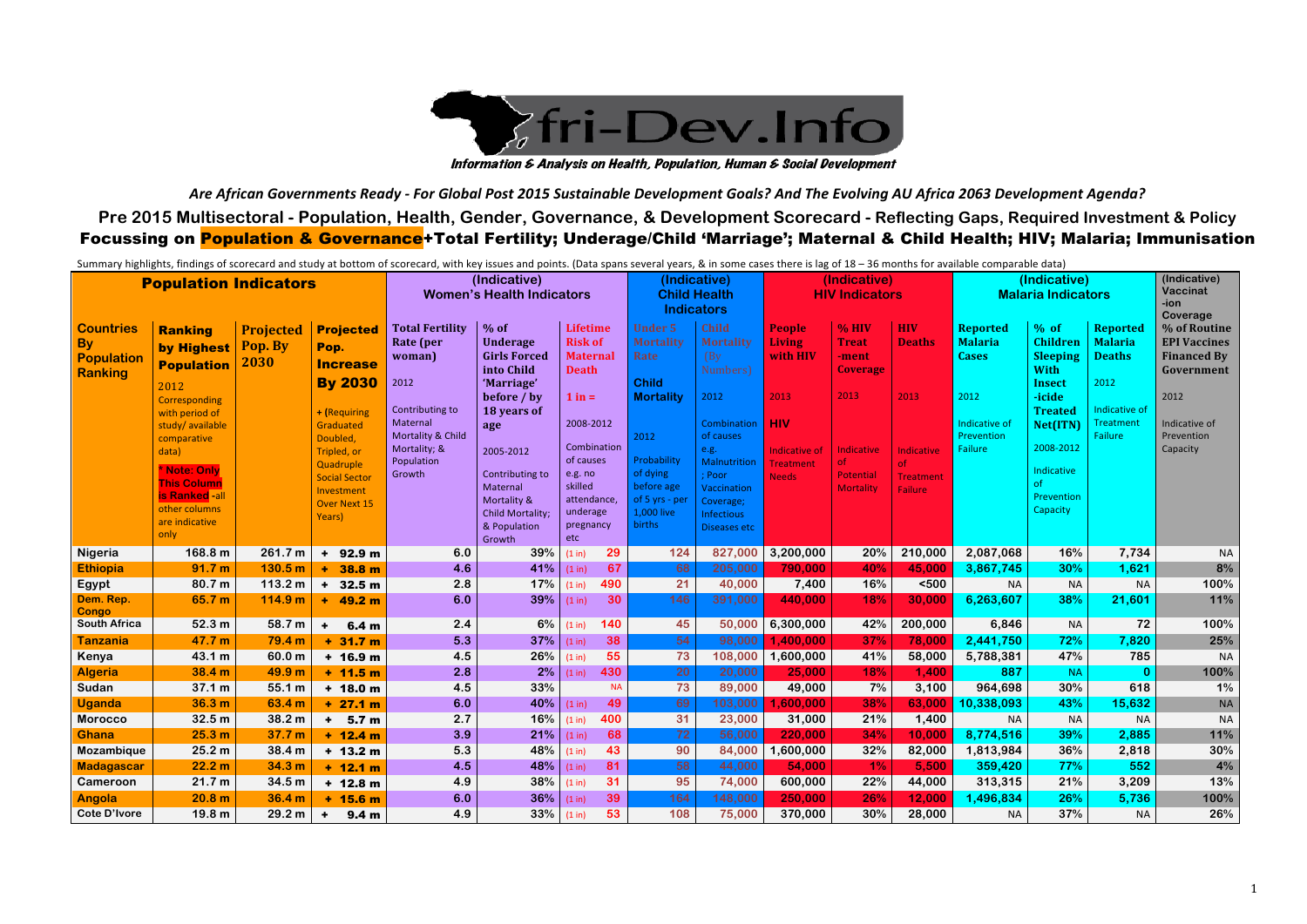| <b>Country</b>                           | <b>Population</b>                      | <b>Projected</b><br>Pop. By<br>2030 |                           | <b>Projected</b><br><b>Increase</b> | <b>Total Fertility</b> | $%$ of<br><b>Underage</b><br><b>Girls Forced</b><br>into Child | <b>Risk of</b><br><b>Death</b> | <b>Lifetime</b><br><b>Maternal</b> | <b>Under 5</b><br><b>Mortality</b><br>Rate | <b>Child</b><br><b>Mortality</b><br>(By)<br>Numbers) | <b>People</b><br><b>Living</b><br>with HIV | % HIV<br><b>Treat</b><br>-ment<br><b>Coverage</b> | <b>HIV</b><br><b>Deaths</b> | <b>Reported</b><br><b>Malaria</b><br><b>Cases</b> | $%$ of<br><b>Children</b><br><b>Sleeping</b><br><b>With</b> | <b>Reported</b><br><b>Malaria</b><br><b>Deaths</b> | % of Routine<br><b>EPI Vaccines</b><br><b>Financed By</b><br>Government |
|------------------------------------------|----------------------------------------|-------------------------------------|---------------------------|-------------------------------------|------------------------|----------------------------------------------------------------|--------------------------------|------------------------------------|--------------------------------------------|------------------------------------------------------|--------------------------------------------|---------------------------------------------------|-----------------------------|---------------------------------------------------|-------------------------------------------------------------|----------------------------------------------------|-------------------------------------------------------------------------|
|                                          |                                        |                                     |                           |                                     |                        | 'Marriage'                                                     | $1$ in $=$                     |                                    |                                            |                                                      |                                            |                                                   |                             |                                                   | (ITN                                                        |                                                    |                                                                         |
| <b>Niger</b>                             | 17.1 m                                 | 33.8 m                              |                           | $+ 16.7 m$                          | 7.6                    | 75%                                                            | (1 in)                         | 23                                 | 114                                        | 91,000                                               | 41,000                                     | 30%                                               | 2,900                       | 3.525,112                                         | 20%                                                         | 2,825                                              | <b>NA</b>                                                               |
| <b>Burkina</b>                           | 16.4 <sub>m</sub>                      | 28.4 m                              |                           | $+ 12.0 m$                          | 5.7                    | 52%                                                            | (1 in)                         | 55                                 | 102                                        | 66,000                                               | 110,000                                    | 37%                                               | 5,800                       | 6,089,101                                         | 47%                                                         | 7,963                                              | 39%                                                                     |
| Faso                                     |                                        |                                     |                           |                                     |                        |                                                                |                                |                                    |                                            |                                                      |                                            |                                                   |                             |                                                   |                                                             |                                                    |                                                                         |
| <b>Malawi</b>                            | 15.9 <sub>m</sub>                      | 26.0 <sub>m</sub>                   |                           | $+ 10.1 m$                          | 5.5                    | 50%                                                            | (1 in)                         | 36                                 | 71                                         | 43,000                                               | 1,000,000                                  | 46%                                               | 48,000                      | 3,659,565                                         | 56%                                                         | 5,516                                              | <b>NA</b>                                                               |
| Mali                                     | 14.8 <sub>m</sub>                      | 26.3 m                              |                           | $+ 11.5 m$                          | 6.9                    | 55%                                                            | (1 in)                         | 28                                 | 128                                        | 83,000                                               | 97,000                                     | 30%                                               | 5,500                       | 2,171,739                                         | 46%                                                         | 1,894                                              | 12%                                                                     |
| <b>Zambia</b>                            | 14.0 <sub>m</sub>                      | 26.1 m                              |                           | $+ 12.1 m$                          | 5.7                    | 42%                                                            | (1 in)                         | 37                                 | 89                                         | 50,000                                               | 1,100,000                                  | 52%                                               | 27,000                      | 4,695,400                                         | 50%                                                         | 3,705                                              | <b>NA</b>                                                               |
| Senegal                                  | 13.7 m                                 | 21.8 m                              | $\ddot{}$                 | 8.1 <sub>m</sub>                    | 5.0                    | 33%                                                            | (1 in)                         | 54                                 | 60                                         | 30,000                                               | 39,000                                     | 35%                                               | 1,800                       | 366,912                                           | 35%                                                         | 649                                                | 27%                                                                     |
| <b>Zimbabwe</b>                          | 13.7 m                                 | 21.5 m                              | ٠                         | 7.8 <sub>m</sub>                    | 3.6                    | 31%                                                            | (1 in)                         | 52                                 | 90                                         | 39,000                                               | 1,400,000                                  | 48%                                               | 64,000                      | 276,963                                           | 10%                                                         | 351                                                | <b>NA</b>                                                               |
| Chad                                     | 12.4 m                                 | 21.8 m                              | ÷                         | 9.4 <sub>m</sub>                    | 6.0                    | 68%                                                            | (1 in)                         | 15                                 | 150                                        | 82,000                                               | 210,000                                    | 21%                                               | 15,000                      | 590,786                                           | 10%                                                         | 1,359                                              | 24%                                                                     |
| <b>Guinea</b>                            | 11.4 m                                 | 16.9 <sub>m</sub>                   | ÷                         | 5.5 <sub>m</sub>                    | 5.0                    | 63%                                                            | (1 in)                         | 30                                 | 101                                        | 41,000                                               | 130,000                                    | 22%                                               | 5,400                       | 1,220,574                                         | 26%                                                         | 979                                                | 0%                                                                      |
| Rwanda<br><b>South Sudan</b>             | 11.4 m                                 | 15.8 <sub>m</sub>                   | $\ddot{\phantom{1}}$      | 4.4 <sub>m</sub>                    | 4.6                    | 8%                                                             | (1 in)                         | 54<br><b>NA</b>                    | 55<br>104                                  | 24,000                                               | 200,000                                    | 66%                                               | 4,500                       | 276,963                                           | 70%                                                         | 459                                                | 8%<br>0%                                                                |
| <b>Tunisia</b>                           | 10.8 <sub>m</sub><br>10.8 <sub>m</sub> | 17.3 <sub>m</sub><br>12.4 m         | ٠                         | 6.5 <sub>m</sub>                    | 5.0<br>2.0             | 52%<br>2%                                                      |                                | 860                                | 16                                         | 40,000<br>3,000                                      | 150,000<br>3,400                           | 42%<br>16%                                        | 13,000<br>$200$             | 1,125039                                          | 25%                                                         | 1,321                                              | 100%                                                                    |
| <b>Somalia</b>                           | 10.1 <sub>m</sub>                      | 16.9 <sub>m</sub>                   | $\ddot{\phantom{1}}$<br>٠ | 1.6 <sub>m</sub>                    | 6.7                    | 45%                                                            | (1 in)                         | 16                                 | 147                                        | 65,000                                               | 32,000                                     | 5%                                                | 2,500                       | <b>NA</b><br>59,709                               | <b>NA</b><br>11%                                            | <b>NA</b><br><b>NA</b>                             | $0\%$                                                                   |
| <b>Benin</b>                             | 10.0 <sub>m</sub>                      | 15.0 <sub>m</sub>                   |                           | 6.8 m                               | 4.9                    | 34%                                                            | (1 in)<br>(1 in)               | 53                                 | 90                                         | 32,000                                               | 74,000                                     | 34%                                               | 2,700                       | 1,151,038                                         | 71%                                                         | 2,261                                              | 17%                                                                     |
| <b>Burundi</b>                           | 9.8 <sub>m</sub>                       | 16.4 <sub>m</sub>                   | $\ddot{\phantom{1}}$<br>٠ | 5.0 <sub>m</sub><br>6.6 m           | 6.1                    | 20%                                                            | (1 in)                         | 31                                 | 104                                        | 43,000                                               | 83,000                                     | 40%                                               | 4,700                       | 2,151,038                                         | 45%                                                         | 2,263                                              | 7%                                                                      |
| <b>Togo</b>                              | 6.6 <sub>m</sub>                       | 10.0 <sub>m</sub>                   | $\ddot{\phantom{1}}$      | 3.4 <sub>m</sub>                    | 4.7                    | 25%                                                            | (1 in)                         | 80                                 | 96                                         | 22,000                                               | 110,000                                    | 30%                                               | 6,600                       | 697,374                                           | 57%                                                         | 1,197                                              | 25%                                                                     |
| <b>Eritrea</b>                           | 6.1 m                                  | 9.8 <sub>m</sub>                    | ÷                         | 3.7 <sub>m</sub>                    | 4.8                    | 47%                                                            | (1 in)                         | 86                                 | 52                                         | 11,000                                               | 18,000                                     | 51%                                               | 1000                        | 42,178                                            | 49%                                                         | 30                                                 | 3%                                                                      |
| Libya                                    | 6.1 m                                  | 7.5 <sub>m</sub>                    | $\ddot{}$                 | 1.4 <sub>m</sub>                    | 2.4                    | <b>NA</b>                                                      | (1 in)                         | 620                                | 15                                         | 2,000                                                | <b>NA</b>                                  | <b>NA</b>                                         | <b>NA</b>                   | <b>NA</b>                                         | <b>NA</b>                                                   | <b>NA</b>                                          | <b>NA</b>                                                               |
| <b>Sierra</b>                            | 5.9 <sub>m</sub>                       | 8.2 <sub>m</sub>                    | ÷                         | 2.3 <sub>m</sub>                    | 4.8                    | 44%                                                            | (1 in)                         | 23                                 | 182                                        | 39,000                                               | 57,000                                     | 16%                                               | 3,100                       | 1,537,322                                         | 30%                                                         | 3,611                                              | <b>NA</b>                                                               |
| <b>Leone</b>                             |                                        |                                     |                           |                                     |                        |                                                                |                                |                                    |                                            |                                                      |                                            |                                                   |                             |                                                   |                                                             |                                                    |                                                                         |
| <b>Central</b><br>African Rep.           | 4.5 <sub>m</sub>                       | 6.7 <sub>m</sub>                    | $\ddot{\phantom{1}}$      | 2.2 <sub>m</sub>                    | 4.5                    | 68%                                                            | (1 in)                         | 26                                 | 129                                        | 19,000                                               | 120,000                                    | 14%                                               | 11,000                      | 451,012                                           | 36%                                                         | 1,442                                              | 2%                                                                      |
| <b>Congo</b>                             | 4.3 <sub>m</sub>                       | 6.8 <sub>m</sub>                    | ٠                         | 2.5 <sub>m</sub>                    | 5.0                    | 33%                                                            | (1 in)                         | 39                                 | 96                                         | 15,000                                               | 69,000                                     | 28%                                               | 5,400                       | 117,640                                           | 26%                                                         | 623                                                | 11%                                                                     |
| Liberia                                  | 4.1 m                                  | 6.4 <sub>m</sub>                    | $\ddot{\phantom{1}}$      | 2.3 <sub>m</sub>                    | 4.9                    | 38%                                                            | (1 in)                         | 24                                 | 75                                         | 11,000                                               | 30,000                                     | 21%                                               | 2,700                       | 1,407,455                                         | 37%                                                         | 1,752                                              | 8%                                                                      |
| <b>Mauritania</b>                        | 3.7 <sub>m</sub>                       | 5.6 <sub>m</sub>                    | ÷                         | 1.9 <sub>m</sub>                    | 4.7                    | 34%                                                            | (1 in)                         | 44                                 | 84                                         | 11,000                                               | 10,000                                     | <b>NA</b>                                         | <b>NA</b>                   | 165,834                                           | 19%                                                         | 106                                                | 15%                                                                     |
| Namibia                                  | 2.2 <sub>m</sub>                       | 3.0 <sub>m</sub>                    | $\ddot{\phantom{1}}$      | 0.8 <sub>m</sub>                    | 3.1                    | 9%                                                             | (1 in)                         | 160                                | 39                                         | 2,000                                                | 250,000                                    | 52%                                               | 6,600                       | 3,163                                             | 34%                                                         | 4                                                  | 100%                                                                    |
| <b>Botswana</b>                          | 2.0 <sub>m</sub>                       | 2.3 <sub>m</sub>                    | ٠                         | 0.3 <sub>m</sub>                    | 2.7                    | NA                                                             | (1 in)                         | 220                                | 53                                         | 3,000                                                | 320,000                                    | 70%                                               | 5,800                       | 308                                               | <b>NA</b>                                                   | 3                                                  | <b>NA</b>                                                               |
| Lesotho                                  | 2.0 <sub>m</sub>                       | 2.1 m                               | ٠                         | 0.1 <sub>m</sub>                    | 3.1                    | 19%                                                            | (1 in)                         | 53                                 | 100                                        | 6,000                                                | 360,000                                    | 28%                                               | 16,000                      | <b>NA</b>                                         | <b>NA</b>                                                   | <b>NA</b>                                          | <b>NA</b>                                                               |
| <b>Gambia</b>                            | 1.7 <sub>m</sub>                       | 3.1 <sub>m</sub>                    | ٠                         | 1.4 <sub>m</sub>                    | 5.8                    | $36\%$                                                         | (1 in)                         | 56                                 | 73                                         | 5,000                                                | 13,000                                     | 31%                                               | $500$                       | 271,038                                           | 33%                                                         | 289                                                | 16%                                                                     |
| Gabon                                    | 1.6 <sub>m</sub>                       | 2.4 <sub>m</sub>                    | ٠                         | 0.8 <sub>m</sub>                    | 4.1                    | 22%                                                            | (1 in)                         | 130                                | 62                                         | 3,000                                                | 41,000                                     | 56%                                               | 2,100                       | 137,695                                           | 39%                                                         | 134                                                | 100%                                                                    |
| <b>Guinea</b><br><b>Bissau</b>           | 1.6 <sub>m</sub>                       | 2.5 <sub>m</sub>                    | ٠                         | 0.9 <sub>m</sub>                    | 5.0                    | 22%                                                            | (1 in)                         | 25                                 | 129                                        | 8,000                                                | 41,000                                     | 17%                                               | 2,300                       | 50,381                                            | 36%                                                         | 370                                                | <b>NA</b>                                                               |
| <b>Mauritius</b>                         | 1.2 <sub>m</sub>                       | 1.3 <sub>m</sub>                    | ٠                         | 0.1 <sub>m</sub>                    | 1.5                    | <b>NA</b>                                                      |                                | $(1 \text{ in})$ 1,000             | 15                                         | $\mathbf{0}$                                         | 9,600                                      | 19%                                               | 1,000                       | <b>NA</b>                                         | <b>NA</b>                                                   | <b>NA</b>                                          | 100%                                                                    |
| <b>Swaziland</b>                         | 1.2 <sub>m</sub>                       | 1.5 <sub>m</sub>                    | ÷                         | 0.3 <sub>m</sub>                    | 3.4                    | 7%                                                             | (1 in)                         | 95                                 | 80                                         | 3,000                                                | 200,000                                    | 49%                                               | 4,500                       | 626                                               | 2%                                                          |                                                    | <b>NA</b>                                                               |
| <b>Djibouti</b>                          | 0.8 <sub>m</sub>                       | 1.1 <sub>m</sub>                    | ٠                         | 0.3 <sub>m</sub>                    | 3.5                    | $5\%$                                                          | (1 in)                         | 140                                | 81                                         | 2,000                                                | 6,200                                      | 28%                                               | 1,000                       | 25                                                | 20%                                                         | $\mathbf 0$                                        | $0\%$                                                                   |
| <b>Comoros</b>                           | 0.7 <sub>m</sub>                       | 1.0 <sub>m</sub>                    |                           | 0.3 <sub>m</sub>                    | 4.8                    |                                                                | $NA$ $(1 in)$                  | 67                                 | 78                                         | 2,000                                                | 8,000                                      | <b>NA</b>                                         | <b>NA</b>                   | 49,840                                            | 41%                                                         | 17                                                 | 8%                                                                      |
| Equ. Guinea                              | 0.7 <sub>m</sub>                       | 1.1 <sub>m</sub>                    | $\ddot{}$                 | 0.4 <sub>m</sub>                    | 4.9                    | NA                                                             | (1 in)                         | 88                                 | 100                                        | 3,000                                                | <b>NA</b>                                  | <b>NA</b>                                         | <b>NA</b>                   | 15,169                                            | 1%                                                          | 77                                                 | <b>NA</b>                                                               |
| W. Sahara                                | 0.6 <sub>m</sub>                       | 0.8 <sub>m</sub>                    |                           | 0.2 <sub>m</sub>                    | 4.9                    | <b>NA</b>                                                      |                                | <b>NA</b>                          |                                            |                                                      | <b>NA</b>                                  | <b>NA</b>                                         | <b>NA</b>                   | <b>NA</b>                                         | <b>NA</b>                                                   | <b>NA</b>                                          | $\sf NA$                                                                |
| <b>Cape Verde</b>                        | 0.4 <sub>m</sub>                       | 0.6 <sub>m</sub>                    | $\ddot{\phantom{1}}$      | 0.2 <sub>m</sub>                    | 2.3                    | 18%                                                            | (1 in)                         | 480                                | 22                                         | $\mathbf{0}$                                         | 1,500                                      | 65%                                               | 100                         | 8,751                                             | <b>NA</b>                                                   | 0                                                  | <b>NA</b>                                                               |
| <b>Sao Tome &amp;</b><br><b>Principe</b> | 0.2 <sub>m</sub>                       | 0.3 <sub>m</sub>                    | ٠.                        | 0.1 <sub>m</sub>                    | 4.1                    | 34%                                                            | (1 in)                         | 330                                | 53                                         | 0                                                    | 1,000                                      | 14%                                               | 500                         | 12,550                                            | 56%                                                         |                                                    | 8%                                                                      |
| <b>Seychelles</b>                        | 0.1 <sub>m</sub>                       | 0.1 m                               | $\ddot{\phantom{1}}$      | 0 <sub>m</sub>                      | 2.2                    | <b>NA</b>                                                      |                                | <b>NA</b>                          | 13                                         | $\mathbf{0}$                                         | $\sf NA$                                   | $\sf NA$                                          | <b>NA</b>                   | <b>NA</b>                                         | <b>NA</b>                                                   | <b>NA</b>                                          | <b>NA</b>                                                               |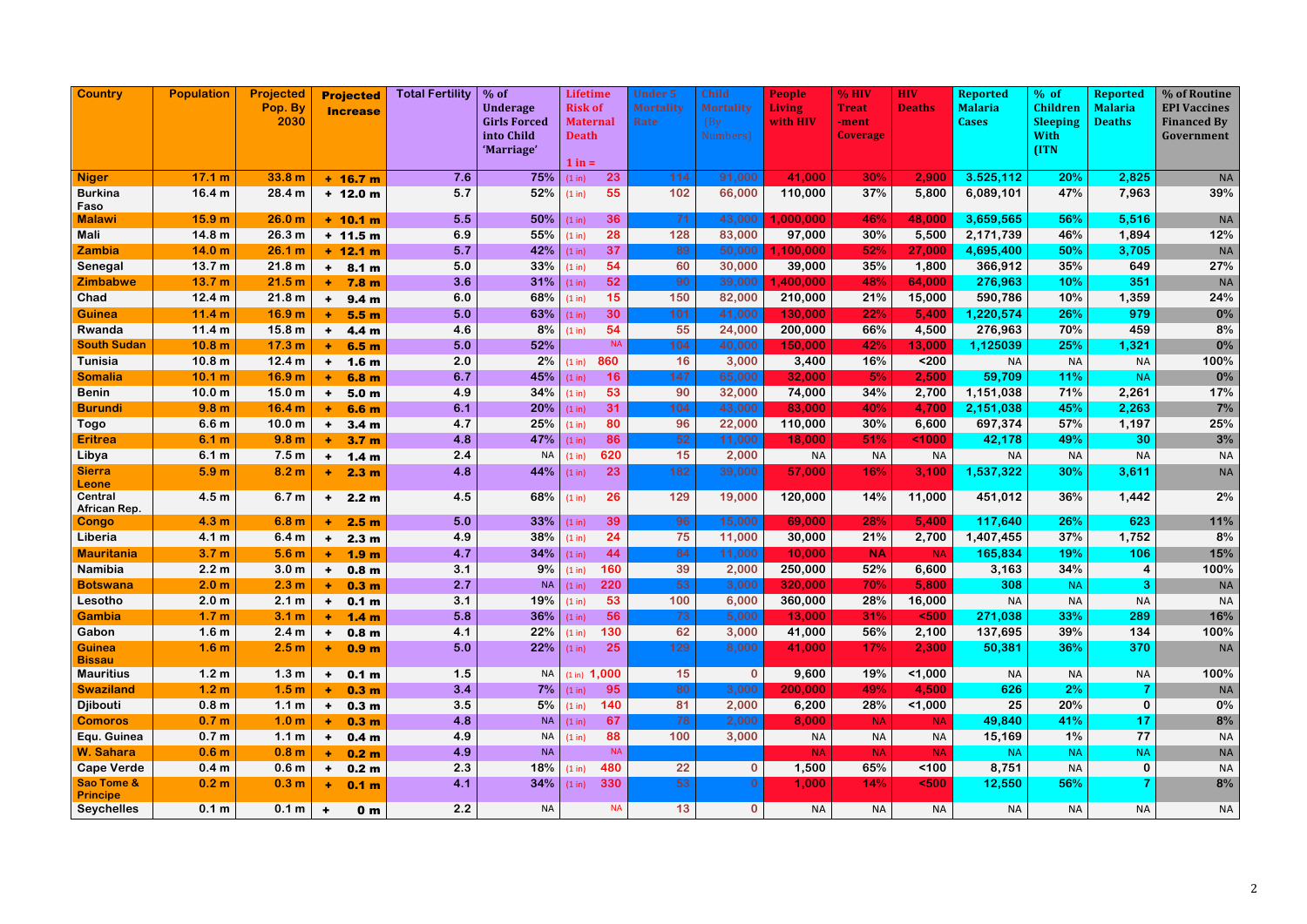## **Governance, Population, Health & - Summary Highlights & Findings:**

- Improved Governance and Accountability are the primary means of achieving Post 2015 and AU Africa 2063 goals and both are impossible without population data for based evidence planning.
- The ICPD + 20 / ICPD Beyond 2014 review has underlined that:
- **►** "States have the [governance] responsibility of designing and implementing transparent laws, policies, and programmes with clear goals, benchmarks, and adequate budgetary allocations, as well as monitoring and evaluation systems".
- $\triangleright$  Monitoring and evaluation of implementation of laws, policies and programmes need to be grounded in comprehensive, reliable, accessible, transparent, and periodic information and data. Much of existing data remains underutilized, and not adequately brought to bear on development planning, budgeting or evaluation, requiring improved investments in capacity strengthening.
- **Example 2** Good governance, and accountability represents a shift from needs to rights, to which all individuals are entitled, which has the potential to transform power relations, between men and women, service providers and users, and governments and citizens. States are obligated to respect, protect and fulfill human rights.
- $\triangleright$  Majority of estimated 1 billion people living in 50-60 countries caught in "development traps" of bad governance, wasted natural resource wealth, or conflict have seen only limited gains in health and well-being since 1994, & some are poised to become poorer as the rest of the global population anticipates better livelihoods. It is in these countries, and within poorer populations in wealthier countries, that women's status, maternal death, child 'marriage', and many other concerns of ICPD have seen minimal progress since 1994, and life expectancy continues to be unacceptably low.
- **Population growth**: Africa's population is projected to double from 1 billion to about 2 billion by 2050. (Overall global population is expected to grow from 7.2 billion to 9.6 billion). Without improved governance; adequate population data and evidence based planning and investment in health, education, youth development, gender equality, housing, food security, water, sanitation, electricity etc – Africa will not reap a potential demographic dividend – or meet its development potential - and resulting epidemics, high unemployment, mega slums, and food insecurity will lead to a demographic catastrophe.
- By 2030 end date of Post 2015 Development Goals the populations of 19 African countries are projected to grow by 10 million or more each. To meet the Post 2015 development goals domestic data driven and evidence based policy, financing and investment in health, human and social development must not only improve – it must both moderate, and keep ahead of the population curve.

**By 2030:**

- $\triangleright$  **Nigeria's population is projected to grow by 92.9 million** (i.e. roughly the same as the current population of Ethiopia. Africa's  $2^{nd}$  most populous country)
- $\triangleright$  **Ethiopia's population is projected to grow by 38.8 million** (roughly the same as the current population of Algeria, Africa's 8<sup>th</sup> most populous country)
- $\triangleright$  **Egypt's population is projected to grow by 32.5 million** (roughly the same as the current population of Morocco, Africa's 11th most populous country)
- $\triangleright$  **DR Congo's population is projected to grow by 49.2 million** (roughly the same as the current population of Tanzania, Africa's 6th most populous country)
- $\triangleright$  **Tanzania's population is projected to grow by 31.7 million** (roughly the same as the current population of Cote D'Ivoire, Africa's 17<sup>th</sup> most populous country)
- Overall the ICPD+20 review highlighted "considerable weaknesses in the knowledge sector in population and development including inconsistent civil registration and censuses, limited use of innovations, and especially low capacity for using data for development planning, implementation, monitoring and evaluation. Hence a pressing need to strengthen capacity in demography, public health, human rights, economics and related social sciences, and to improve productive linkages between researchers, development planners and ministries, to ensure nationally generated population based data fosters knowledge-driven governance, and informs policy decisions and investment".

### **The Very High Cost of Slow or In-Action on Sexual & Reproductive Health Rights, Education & Services In Africa.**

**The ICPD + 20 Review has underlined that:** "in 1990, sexual and reproductive health represented 14.4 per cent of the global burden of disease, which is 14 per cent of all disability adjusted life years (DALYs) lost, a proportion virtually unchanged by 2010. The burden has declined in most regions – but increased substantially in Africa largely reflecting the added burden of HIV and AIDS since 1990. The burden remains highest in Africa (and South Asia), and the degree to which they lag behind other regions in the burden of sexual and reproductive health conditions is now larger in 2010 than it was in 1990".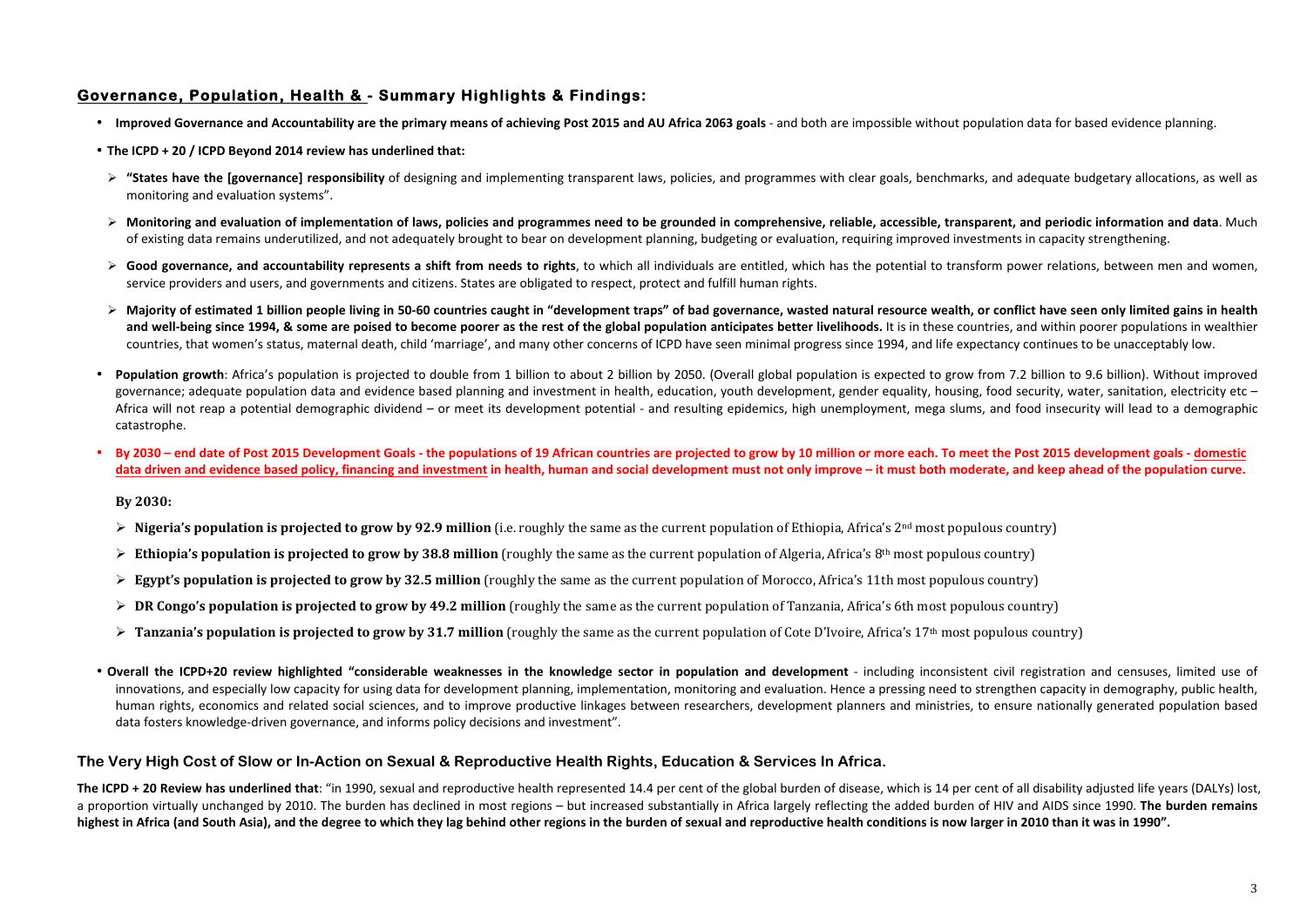# **Total Fertility Rate - Summary Highlights & Findings:**

- **38 African Countries have high total fertility rate of between 4.0 and 7.6 per woman Without Improved Family Planning and Reproductive Health Education and Services, this may continue to grow.**
- **Joint top 10 countries for highest total fertility per woman are:** Niger 7.6; Mali 6.9; Somalia 6.7; Burundi 6.1; Uganda 6.0; Nigeria 6.0; DRC 6.0; Chad 6.0; Angola 6.0; Gambia 5.8; Zambia 5.7; Burkina 5.7; Malawi 5.5; Mozambique 5.3; Tanzania 5.3; Congo 5.0; Senegal 5.0; South Sudan 5.0; Guinea Bissau 5.0.
- Total fertility per woman across Africa is 5.0: (compared to 2.1 in America's; 1.7 in Europe; 1.8 in Western Pacific; 2.4; S.E Asia)
- **Joint 10 countries with lowest fertility rate are**: Mauritius 1.5; Tunisia 2.0; Seychelles 2.2; Cape Verde 2.3; Libya 2.4; South Africa 2.4; Botswana 2.7; Morocco 2.7; Egypt 2.8; Algeria 2.8; Namibia 3.1; Lesotho 3.1; Swaziland 3.4; Djibouti 3.5.
- High fertility, out of control populations / poor investment in human development and accompanying poverty and under development underlines that access to reproductive health, and family planning will increasingly become an important aspect of good governance.
- Of the current 10 most populous African countries South Africa (52.3 million) and with a lower fertility rate than others is projected the have the lowest population increase of 6.4 million.
- ICPD+20 Review has underlined that high total fertility rates of more than 3.5 children per women are now confined to just 49 poor countries, mostly in Africa and South Asia.

## **Underage and Child 'Marriage' - Summary Highlights & Findings:**

- Underage and Child 'Marriage' of between 25% and 75% in 32 countries massively violates the reproductive and sexual health rights of millions of girl children by exposing them to institutionalised underage sex, premature pregnancies, and higher incidence of maternal mortality and morbidity – also violating their right to protection from violence and abuse; their rights to education and human development, and right to be free from domestic enslavement.
- **High Underage and Child 'Marriage' Across Africa Has Resulted in High Adolescent pregnancy of 114 per 1,000 (compared to 65 in America's; 23 in Europe; 48 in S.E Asia)**
- In addition governments that allow underage / child 'marriage' also undermine their country's development potential through high total fertility and will double or almost double in population **between now and 2030:** 
	- $\triangleright$  E.g. Niger with highest total fertility 7.6 children per woman and highest underage / child marriage of 75% will double in population from 17.1 million to 33.8 million (adding 16.7 million);
	- $\triangleright$  Mali with high total fertility 6.9 children per woman and high underage / child marriage of 55% will grow from 14.8 million to 26.3 million (adding 11.5 million);
	- $\triangleright$  Nigeria with high total fertility 6.0 children per woman and highest underage / child marriage of 39% will grow from 168.8 million to 261.7 million (adding 92.9 million);
- Across Africa as a whole, but especially in sub-Saharan Africa in particular, fertility has fallen more slowly than in other regions, and remains higher than in any other region in the world.

### **Maternal Mortality** - **Summary Highlights & Findings:**

- In Africa poor reproductive and sexual health has contributed to catastrophic lifetime risk of maternal deaths of 1 in 39. Women more developed countries have only a 1 in 3800 lifetime risk of dying of maternal causes.
- In 2010, developing countries accounted for 99 per cent of all maternal deaths globally an estimated 800 women in the world still die from pregnancy or childbirth-related complications each day, and the differences between developed and developing regions is grim.
- In 20 African countries Risk of maternal death is as high as 1 in 50 (Highest in Chad at 1 in 15; Somalia 1 in 16; Niger 1 in 23; S/Leone 1 in 23; Liberia 1 in 24; Guinea Bissau 1 in 25; Mali 1 in 28; Nigeria 1 in 29; DR Congo & Guinea 1 in 30).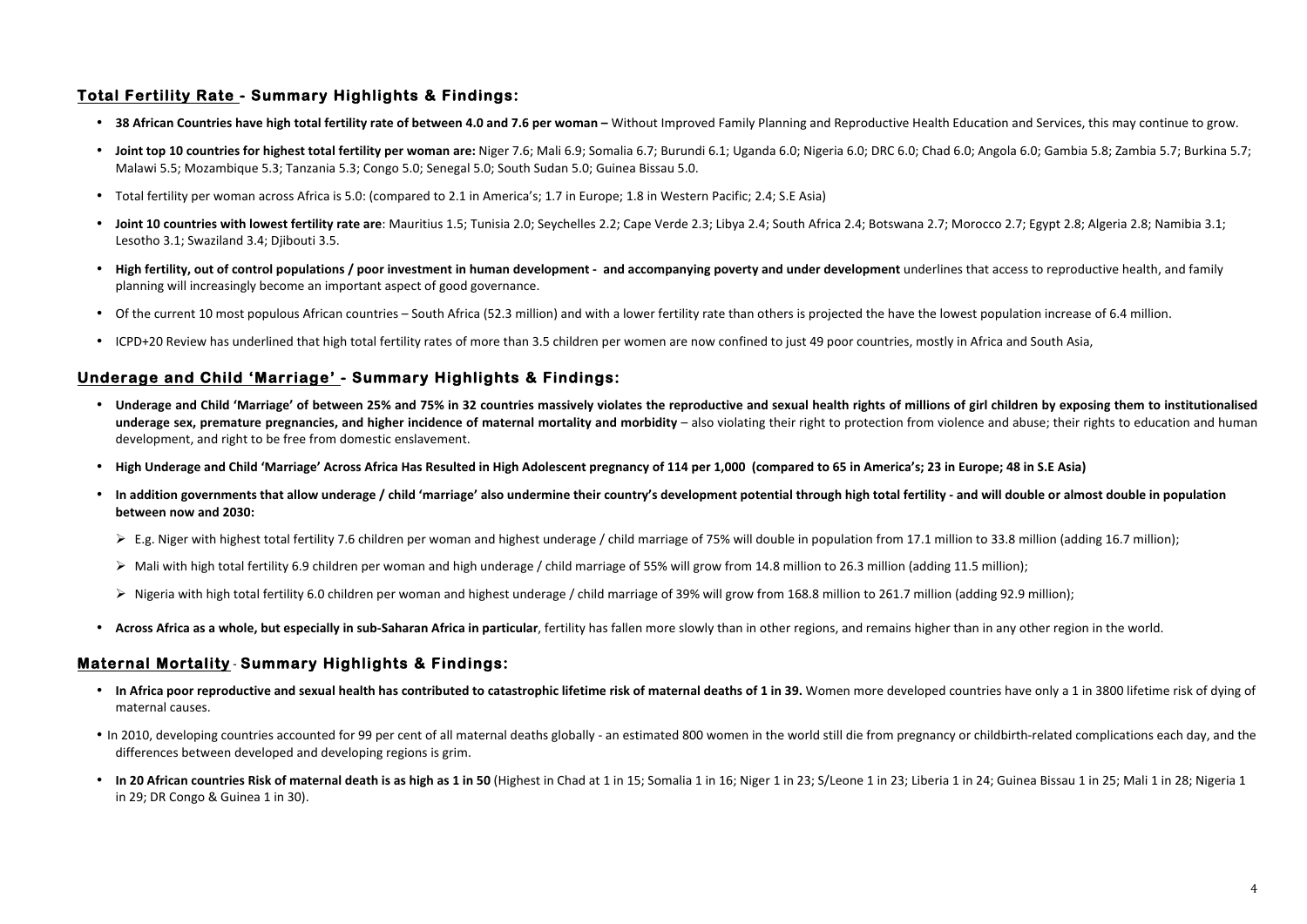- **10 African countries with lowest risk of maternal death**: Mauritius 1 in 1,000; Tunisia 1 in 860; Libya 620; Egypt 1 in 490; Cape Verde 1 in 480; Algeria 1 in 430; Morocco 1 in 400; Sao Tome & Principe 1 in 330; Botswana 1 in 220.
- **Family Planning: Contraceptive Prevalence is 27% in Africa**: (compared to 74% in America's: 69% in Europe: 80% in Western Pacific)

### **HIV & AIDS** - **Summary Highlights & Findings:**

**Poor Sexual & Reproductive Health Rights, Education & Services Across Africa Has Resulted In:**

- 24.7 million people Living with HIV (out of global total of 35 million) and almost 70% of new infections. Including 2.9 million children
- In 2013, there were an estimated 1.5 million new HIV infections in sub-Saharan Africa.
- **Women account for 58% of the total number of people living with HIV** in sub- Saharan Africa.
- **67% of men and 57% of women were not receiving ART in sub-Saharan Africa** in 2013
- 3 out of 4 people on ART live in sub-Saharan Africa.
- In sub-Saharan Africa, 1.1 million people died of AIDS- related causes in 2013.
- **10 Countries with HIV Highest Prevalence (reflecting huge social and economic impact)** Swaziland 27.4%; Lesotho 22.9%; Botswana 21.9%; South Africa 19.1%; Mozambique 10.8%; Namibia 14.3%; Zimbabwe 15.0%; Zambia 12.5%; Malawi 10.3%; Uganda 7.4%
- 10 Countries with Highest Absolute Numbers of People Living With HIV: (reflecting huge treatment, prevention and care costs): South Africa 6.2 million; Nigeria 3.2 million; Tanzania 1.4 million; Kenya 1.6 million; Uganda 1.6 million; Mozambique 1.6 million; Malawi 1 million; Zambia 1.1 Million; Zimbabwe 1.4 million; Ethiopia 790,000;
- 10 Countries with highest % HIV Treatment coverage: Botswana 70%; Rwanda 66%; Cape Verde 65%; Gabon 56%; Namibia 52%; Zambia 52%; Eretria 51%; Swaziland 49%; Malawi 46%; Zimbabwe 48%; South Africa 42%;
- 10 Countries with highest HIV Mortality: Nigeria 210,000; South Africa 200,000; Mozambique 82,000; Tanzania 78,000; Zimbabwe 64,000; Uganda 63,000; Kenya 58,000; Malawi 48,000; Ethiopia 45,000; Cameroon 44,000:
- The ICPD + 20 review underlines that as recently as 2009 young people aged 15-24 years accounted for approximately 41 per cent of new HIV infections worldwide highlighting the urgency for renewed efforts towards ensuring availability of targeted sexual and reproductive health information, education and services that keep young people informed of their risks, and provide them access to condoms, STI screening and treatment, and HIV testing and care.

### **Child Mortality** - **Summary Highlights & Findings:**

- Poor governance including inadequate policy and investment to reduce adolescent pregnancy (mostly linked to underage & child 'marriage'); inadequate investment in nutrition security, clean water, improved sanitation and immunisation continues to cost Africa lives of millions of children annually.
- The 16 African countries where probability of dying before age of 5 yrs is 100 per 1,000 live births or more are: Sierra Leone 182 per 1,000; Angola 164; Chad 150; Somalia 147; Democratic Republic of Congo 146; Central African Republic 129; Guinea Bissau 129; Mali 128; Nigeria 124; Niger 114; Cote D'Ivoire 108 ; South Sudan 104; Burundi 104; Burkina Faso 102; Guinea 101; Lesotho 100; Equatorial Guinea 100.
- Overall probability of dying before age of 5 years in Africa is 98 per 1,000 compared to between 19 and 60 in other parts of the world.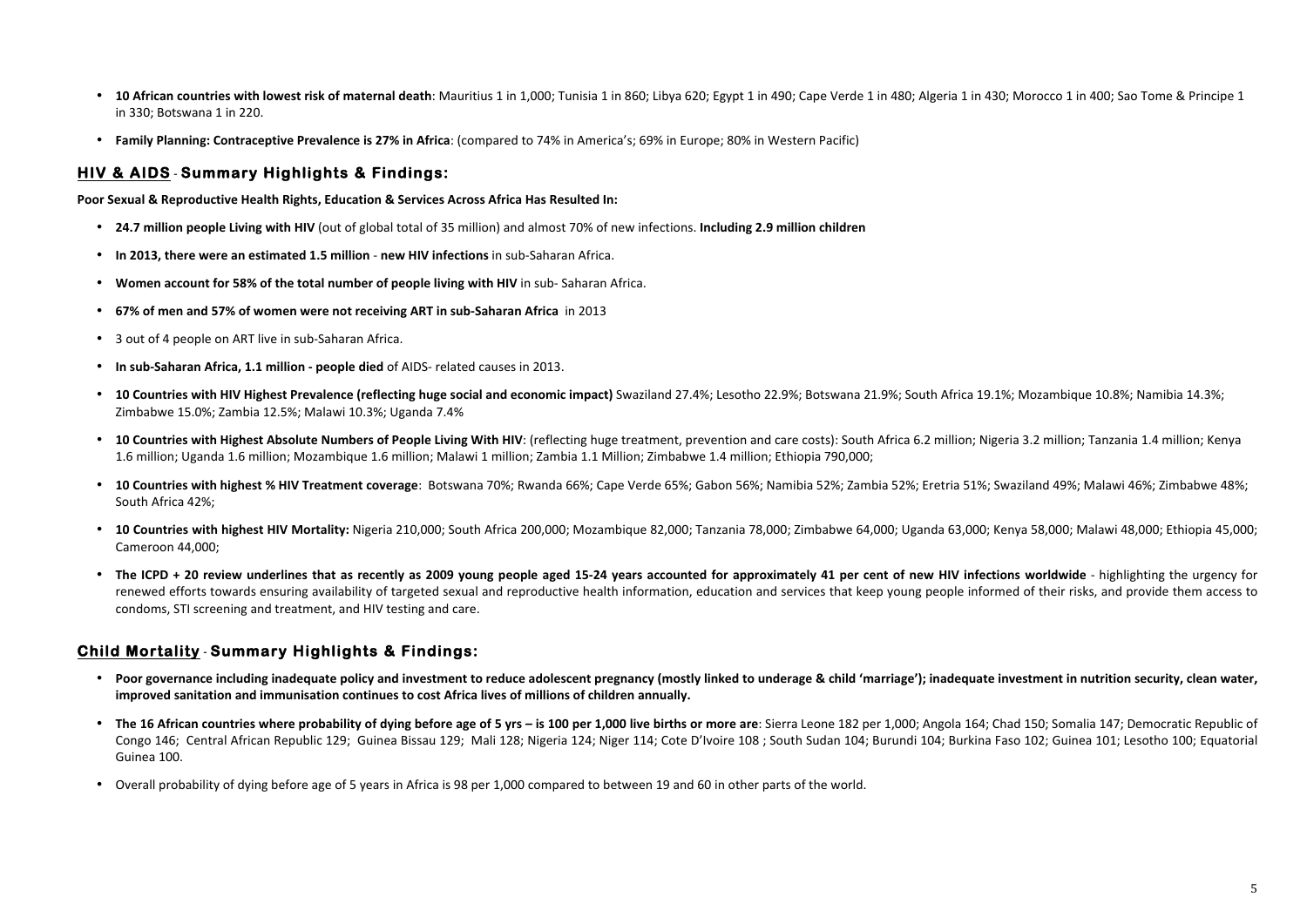**In terms of absolute numbers majority of under 5 deaths are in**: Nigeria 827,000; DRC 391,000; Ethiopia 205,000; Angola 148,000; Kenya 108,000; Uganda 103,000; Tanzania 98,000; Niger 91,000; Sudan 89,000; Mozambique 84,000; Mali 83,000; Cote D'Iviore 75,000; Cameroon 74,000; Burkina Faso 66,000; Somalia 65,000

## **Malaria** - **Summary Highlights & Findings:**

- **Malaria is one of the most severe public health problems worldwide** and a leading cause of death and disease in many developing countries, where young children and pregnant women are the groups most affected.
- **90% of all malaria deaths occur in sub-Saharan Africa and 77% occur in children under five.**
- Pregnant women are at high risk of dying from the complications of severe malaria. And Malaria also causes of spontaneous abortion, premature delivery, stillbirth and severe maternal anaemia, and **is responsible for about one third of preventable low-birth-weight babies.** WHO recommends intermittent preventive treatment for pregnant women living in areas of high malaria transmission.
- Poor governance and inadequate policy and investment continue to undermine the fight to eradicate malaria resulting in tens of millions of malaria cases annually with huge impact overall economic productivity.
- About 3.4 billion people roughly half of the world's population are at risk of malaria. In 2012, there were about 207 million malaria cases and an estimated 627 000 malaria deaths.
- **Increased prevention and control measures have led to a reduction in malaria mortality rates** by 42% globally since 2000 and by 49% in the WHO African Region.
- Nevertheless, every minute, a child dies from malaria. In 2012, 90% of the world's malaria deaths occurred in Africa and about 460 000 African children died before their fifth birthdays.
- **Sleeping under long-lasting insecticidal nets protects against malaria:** which can be used as protection for people most at risk of malaria, such as young children and pregnant women in high malaria transmission areas. The nets are effective for three to five years, depending on the model and conditions of use.
- Indoor residual spraying is the most effective way to rapidly reduce malaria transmission: The full potential of indoor residual spraying is obtained when at least 80% of houses in targeted areas are sprayed. Indoor spraying with insecticides kills the mosquito vector and is effective for 3–6 months, depending on insecticide used / type of surface on which it is sprayed. Longer-lasting forms of insecticides are under development.
- **Malaria causes significant economic losses in high-burden countries, and People living in the poorest countries are the most vulnerable to malaria. In high-burden settings, malaria can trap families** and communities in a downward spiral of poverty, disproportionately affecting marginalized and poor people who cannot afford treatment or who have limited access to health care.
- Direct costs (such as illness, treatment, premature death) have been estimated to be at least US\$ 12 billion per year. The cost in lost economic growth is many times more than that.
- Millions of cases are reported Malaria Endemic countries annually: Uganda 10.3 million: Ghana 8.7 million: DR Congo 6.2 million: Burkina Faso 6.0 million: Kenya 5.7 million: Zambia 4.6 million: Ethiopia 3.8 million; Malawi 3.6 million; Niger 3.5 million; Nigeria 2.08 million; Tanzania 2.4 million; Burundi 2.1 million; Mali 2.1 million; Mozambique 1.8 million; Sierra Leone 1.5 million; Liberia 1.4 million; Angola 1.4 million; Guinea 1.2 million; South Sudan 1.1 million; Benin 1.1 million;
- 10 malaria countries with ioint highest % children sleeping with Insecticide Treated Nets (ITN) are: Madagascar 77%; Tanzania 72%; Benin 71%; Rwanda 70%; Togo 57%; Malawi 56%; Sao Tome & Principe 56%; Malawi 56%; Zambia 50%; Kenya 47%; Burkina Faso 47%;
- 10 Malaria countries with joint lowest % children sleeping with ITN: Equatorial Guinea 1%; Swaziland 2%; Chad 10%; Zimbabwe 10%; Somalia 11%; Nigeria 16%; Mauritania 19%; Cameroon 21%; Djibouti 20%; Niger 20%; Angola 26%;
- Highest Annual Numbers of Malaria Deaths are in: DR Congo 21,601; Uganda 15,632; Burkina Faso 7,963; Tanzania 7,820; Nigeria 7,734; Angola 5,736; Malawi 5,516; Zambia 3,705; Sierra Leone 3,611; Cameroon 3,209; Ghana 2,885; Niger 2,825; Mozambique 2,818; Benin 2,261; Burundi 2,263; Mali 1,894; Liberia 1,752; Ethiopia 1,621; Chad 1,359; South Sudan 1,321; Central African Rep. 1,442; Togo 1,197.